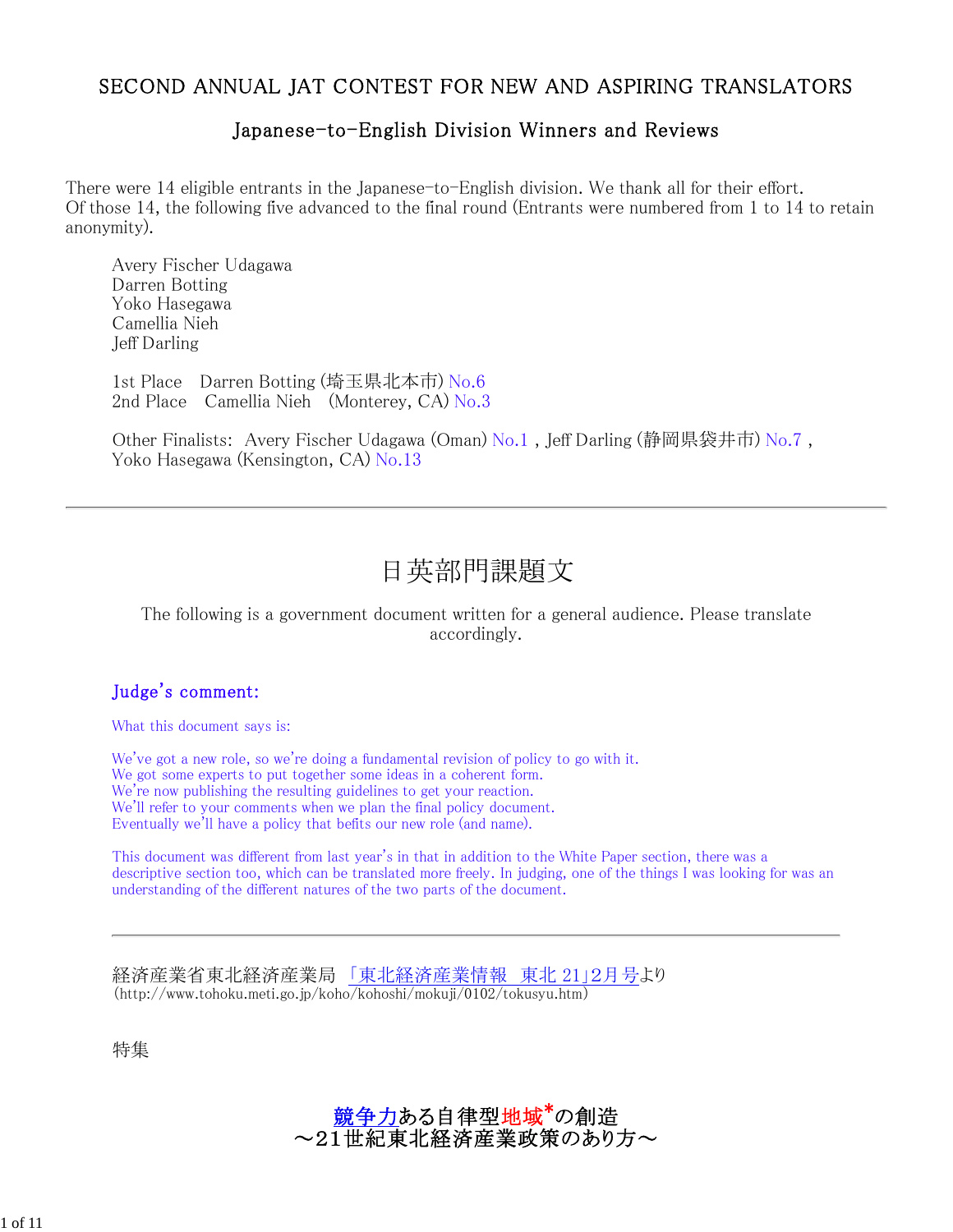## 東北経済産業局 企画課

当局では、本年1月6日の省庁再編に伴う東北通商産業局から東北経済産業局への変更を契 機に、21世紀の東北経済の将来像を見通し、それを実現するための地域経済産業政策の基 本的方向について先般「競争力ある自律型地域の創造~21世紀東北経済産業政策のあり 方~」(以下「あり方」という)を策定しました。

当局では、この「あり方」を今後域内・外に広く提案し、各界各層からの御意見や御批判を賜る とともに、ここで示した基本的な方向に沿ったより具体的なアクションプログラム等を作成し、東 北経済産業局としての新しい政策展開を図っていく予定です。

これらを通じて、名実ともに「東北経済産業局」として生まれ変わる契機としたいと考えていま す。

この「あり方」をとりまとめるにあたっては、昨年9月、域内外の有識者20名で構成する「21世紀 東北地域経済産業政策のあり方懇談会(委員長:下平尾\*福島大学教授)を設置し、計4回の 会合を持ち、各般にわたる意見を頂戴しました。

\* "Shimohirao," not "O. Shimodaira."

今後は東北各地で説明会を開催するとともに、当局のホームページやその他あらゆる機会をと らえてこの「あり方」について提示していく予定です。ここでは、「あり方」の概略をご紹介しま す。

# 【要旨】

(1)二十一世紀の東北は、本格的な高齢社会の到来、経済のグローバル化や情報化等の進 展、環境・エネルギー問題の顕在化、地方分権の流れや財政状況の逼迫化等により、問題解 決のための模範となるべきモデルのない「海図なき時代」に突入。

(2)このような中で東北は、キャッチアップ型モデルから自律型発展のモデルに転換するととも に、幅広い「人財」を育て活用する地域を目指すことが必要。

(3)このような認識のもと、二十一世紀の四半世紀を念頭に置いた東北経済の将来像として、 ①競争力のある創造的な地域経済の構築、②自立した個人が活躍する多参画型地域社会の 形成、③世界に開かれた活力あふれる地域社会の実現を目指す。

(4)また二十一世紀に成長が期待される①「医療・福祉・健康」関連産業、②「環境・エネル ギー」関連産業、③「情報」関連産業、④「食」関連(バイオを含む)産業とこれらの産業を支え る「ものづくり」産業を重点的に推進。

(5)これらを実現するため、東北経済産業局としては、東北ブロックとしての広域的な地域経済 産業政策を進めることを基本とし、具体的には将来有望な産業領域に属する企業群の育成や 「地域発の戦略的なプロジェクト」の推進を、「選択と集中」という観点から実施。

(6)これらの政策推進に当たって、当局としても、①コーディネート機能、②企画立案機能、③ 情報発信機能、④情報収集・分析機能を強化することが必要。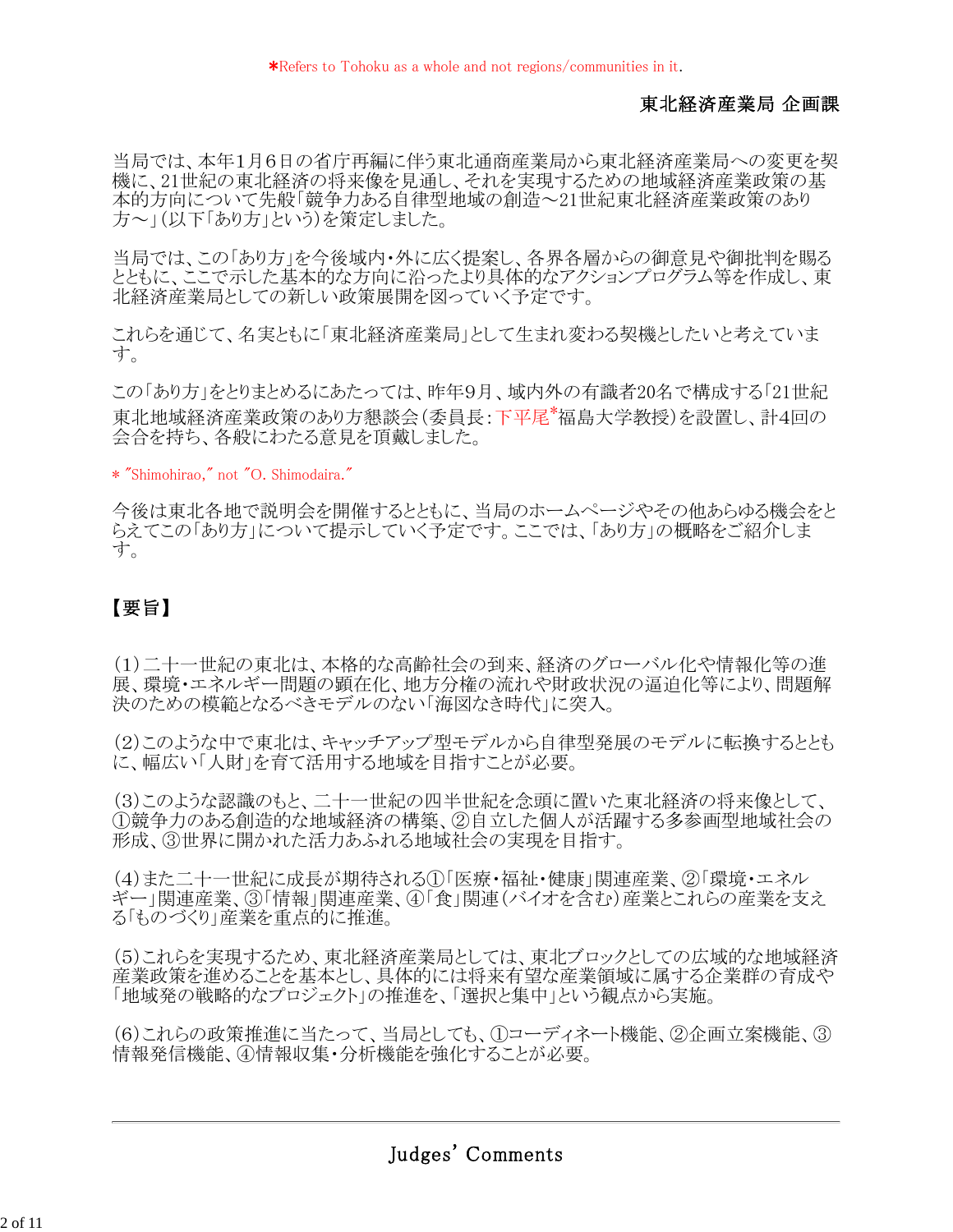## General comments:

**•** I'd have felt a lot better about No.3 if only he/she had realized that 地域 referred to Tohoku as a whole instead of individual regions/communities/economies within Tohoku. That messes up the whole translation, starting from the title.

● Unfortunately for No.6, the title contains one of my pet peeves, which is "competitive power (競争力)." That always sounds to me like they want to encourage several different companies to supply electricity to the area. Also, the first paragraph is really poorly written, and has one sentence that contains two colons. There are one or two spots where No.1 outshines the other two quite nicely, item 4 of the list at the bottom being one of them. Unfortunately, too much of the rest of the translation contains gibberish like "a diverse regional culture that privileges the activity of self-reliant individuals." There are plenty of things to nit-pick in No.3, as well, but to me it reads much more smoothly than the other two.

たとえば"with competitive power"を Google検索してみると・・・ 検索結果: 571 件 (2006年3月15日現在) 使用例: US Senate Committee on Energy and Natural Resources: The electricity industry is in the middle of a sometimes painful transition from an industry composed of highly regulated integrated utilities with monopoly service territories and cost-based pricing, to an industry with competitive power generation …

I rank the finalists as No.6, No.3, No.1 (For simplicity, I've eliminated No.7 and No.13 in the following discussion.) with No.6 as the winner. No 6 is very well done, except for the ponderous opening paragraph. No.3 is equally well done, except for the pluralization of "communities" which is an egregious error. It is hard to decide which is worse. No.1 seems to be a poorer translation than either No.3 or No.6.

## Specific comments on the final translations:

#### Translation No.1

Mistranslations[1]:

... with emphasis on developments in each quarter-century [emphasis on the first quarter only] ... alternative energy [not really, nuclear is a large part of what they're talking about.]

... product research and development [not here. They're talking about monozukuri]

Examples of odd English[1]

... Agriculture and aquaculture: [Is this right for "食"?]

#### Translation No.3

Mistranslations[3]:

Creating Competitive Self-Directing Regions [(自律型地域)Just one Region-----東北] ... aspiring to establish communities that .... [(地域を目指す) Just one community-----東北] ... building of creative and competitive local economies .... [(地域経済) Just one economy-----東北]

... formation of communities that .... [(地域社会) Just one community?-----東北]

... Tohoku's goals for the first quarter of the 21st Century ... [(四半世紀を念頭に置いた東北 経済の将来) the primary focus may be on the first quarter, but surely the whole Century is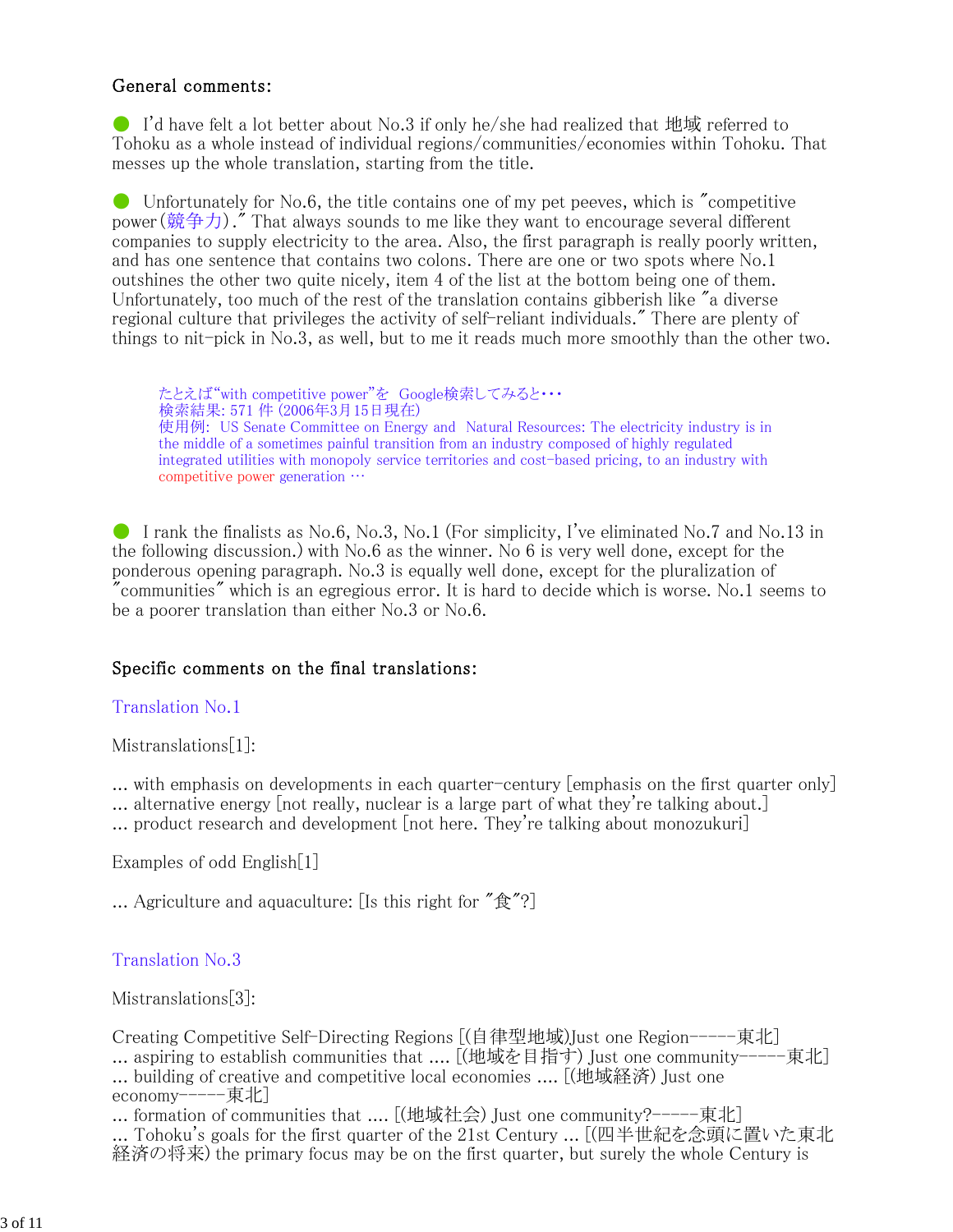being considered]

... promoting local economic and industrial policies throughout the broad region of the Tohoku block [should be "for the region", not "throughout the region".

Examples of odd English[3]

... the fundamental direction of ...policy necessary to anticipate...the prospects for the Tohoku economy

... the Bureau ... will be reborn both in name and substance

... under the rubric of "selectivity and concentration" [did the translator understand this? It simply means that instead of promoting all businesses, they're going to select a small number and just promote those.

Translation No.6

Mistranslations[6]:

Adds information that wasn't in the text: 2001

Examples of odd English[6]

 $\ldots$  intensify its coordination function [Intensify ???]

Examples of inspired translation[6]: Dropping "あり方"

I had discarded all but six passages off-hand to start. No.6 was one of the passages that I gave careful consideration. I informally used a combination of objective criteria (ATA certification criteria) and my subjective reaction to the texts to pick my final three. I had such a negative subjective reaction to the long, ponderous translation of the first paragraph in No.6 that I removed the passage from further consideration.

Today, I redid passages No.3 and No.6 with the ATA criteria any, being careful to mark similar errors consistently. As a result, I came up with almost identical scores, but No.3 had slightly more than double the number of comprehension errors as No.6, while No.6 had slightly less than double the number of English usage and "translation" errors (e.g., translationese) and  $\text{"editing/proofreading" errors (e.g., omissions) as No.3.}$ 

Like I say, my gut reaction was against No.6, but it is more accurate than No.3, and both received almost identical total scores with the ATA criteria. In view of the considerably greater accuracy of No.6, I'll probably lean in the direction of No.6, No.3, No.1, unless there are any hearty objections to the contrary.

However, No.6 does serve as an example of why journalism emphasizes the importance of a catchy lead for feature stories. I was totally put off by the long, circular opening sentences.

Before the discussion ends, I would like to say that I appreciated the way No.7 circumvented arikata with something snappy like "Strategy 21." However, I didn't like the way it referred to a local bureau as a ministry and I found it contained quite a few comprehension errors and awkward parts.

Translated texts (注: レイアウトは原文どおりではありません。一部復元できなかった文字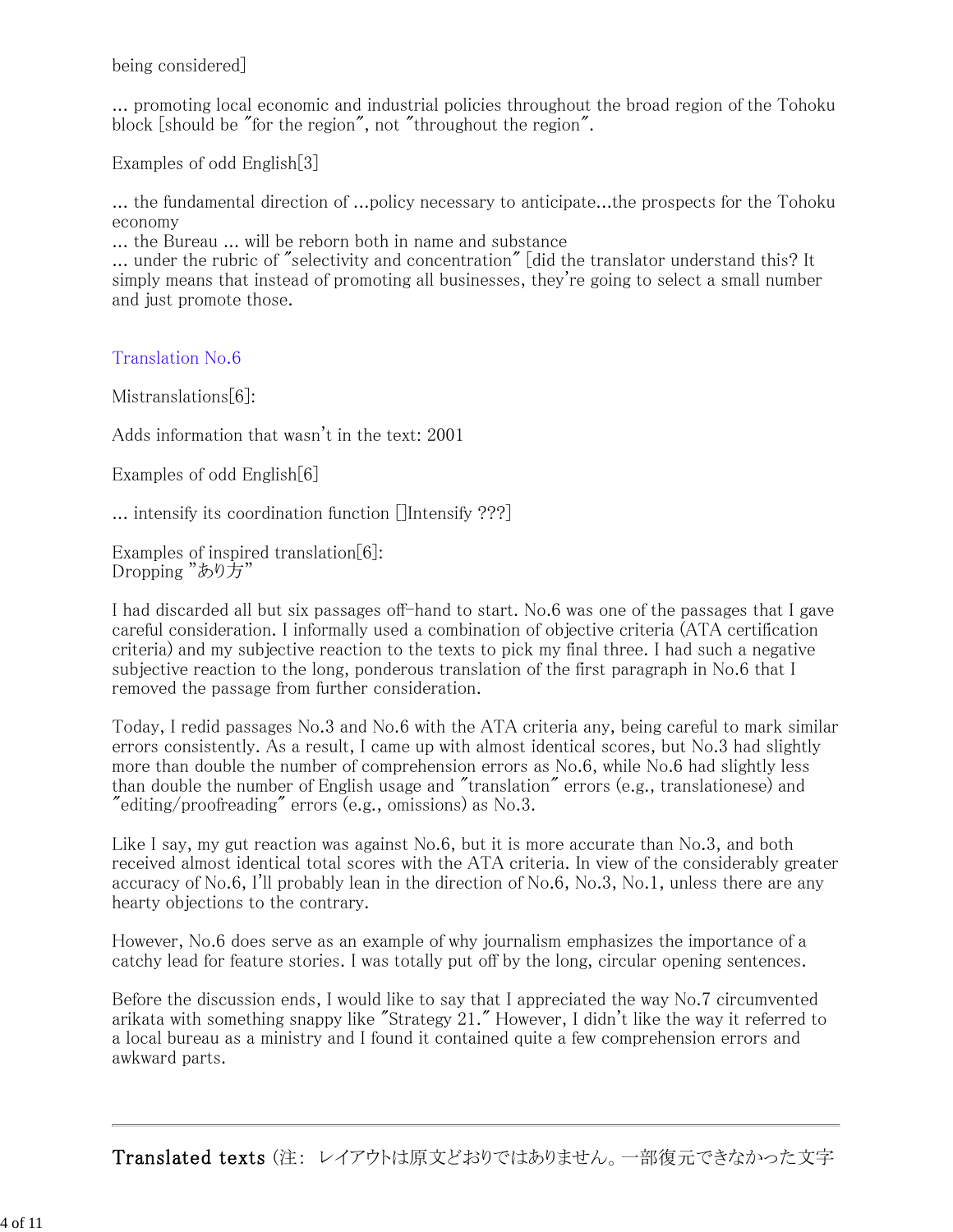もあります。)

Avery Fischer Udagawa Darren Botting Yoko Hasegawa Camellia Nieh Jeff Darling

#### Avery Fischer Udagawa

Special Report

Creating an Autonomous Region with a Competitive Edge: The Direction of Economy, Trade and Industry Policy in Tohoku in the 21st Century

Tohoku Bureau of Economy, Trade and Industry Planning Section

On January 6, as part of the reorganization of central government, the Tohoku Bureau of International Trade and Industry became the Tohoku Bureau of Economy, Trade and Industry. Recently we used this transition as an opportunity to forecast the future of the 21st-century Tohoku economy, and to determine the basic course of regional economy, trade and industry policy that will make this future a reality. The result is "Creating an Autonomous Region with a Competitive Edge: The Direction of Economy, Trade and Industry Policy in Tohoku in the 21st Century" ("Direction").

We now hope to publicize "Direction" widely, both within and outside the region, and to frame a more concrete plan of action based on its aims, even as we receive reaction and comment from various levels of a range of fields. In this way we will plot out development of new policy as the Tohoku Bureau of Economy, Trade and Industry.

By doing this, we hope to redefine ourselves as the Tohoku Bureau of Economy, Trade and Industry both in name and in function.

"Directions" coalesced after we formed a special panel of 20 local and outside experts (Chair: Isao Shimohirao, Professor, Faculty of Economics, Fukushima University), who came together on four occasions and provided us with their views.

Now, in addition to holding informational sessions throughout the Tohoku region, we plan to publicize "Directions" using the bureau's home page and all other appropriate means. In this space, we present a general overview of "Directions."

Main Points

1. Due to rapid emergence of an aging society; economic globalization and evolution of information technologies; increasingly urgent environmental and energy crises; and decentralization in a period of financial stringency, 21st-century Tohoku will find itself in a "period of uncharted waters," for which few effective problem-solving models are available.

2. Given this reality, Tohoku will need to undergo a shift from a "catch-up" model to an autonomous-development model, in which nurture and use of a broad range of human resources becomes a regional priority.

3. Recognizing this, we propose a vision for the future of the 21st-century Tohoku economy, with emphasis on developments in each quarter-century, that calls for 1) construction of an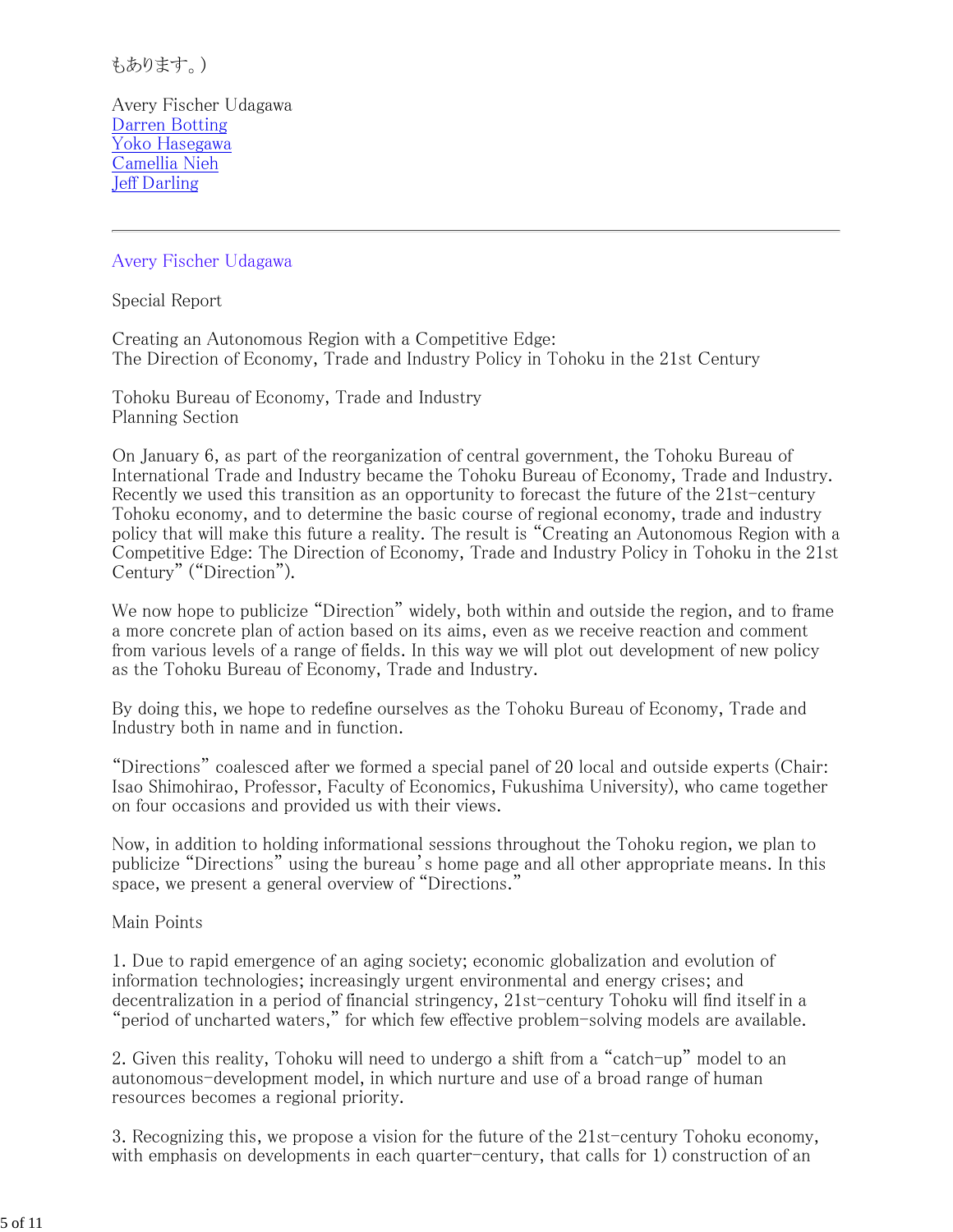innovative, competitive regional economy; 2) formation of a diverse regional culture that privileges the activity of self-reliant individuals; and 3) realization of a regional society that is open to the world and overflowing with vitality.

4. We also call for focused promotion of sectors that are pegged for growth in the 21st century: 1) medical care, home health care/barrier-free living, and wellness; 2) environmental preservation and alternative energy; 3) information technology; and 4) agriculture and aquaculture, including biotechnology, plus the product research and development that supports these sectors.

5. To accomplish the above, the Tohoku Bureau of Economy, Trade and Industry will advance economy, trade and industry policy for the entire Tohoku bloc as its primary mission. Concretely speaking, the bureau will promote the group of industries that promises future growth, and advance strategic area-based initiatives, using the philosophy of "selectivity and concentration."

6. These tasks will require the bureau to consolidate its ability to 1) coordinate collaborative projects, 2) propose and refine policy, 3) distribute information, and 4) gather intelligence.

#### Jeff Darling

Special Report

The Initiative towards a Competitive, Independent District A Strategy for Tohoku's Economic Industrial Policy in the 21st Century

Tohoku Ministry of Economy and Industry Planning Department

On the occasion of our ministry's name change from the Tohoku Ministry of Commerce and Industry to the Tohoku Ministry of Economics and Industry, in accordance with the government's reorganization of its agencies on January 6th of this year, we took the opportunity to reevaluate our future image of Tohoku economics in the 21st century, recently deciding on a basic direction toward bringing this dream into fruition, outlined in "The Initiative towards a Competitive, Independent District - A Strategy for Tohoku's Economic Industrial Policy in the 21st Century," hereafter referred to simply as "strategy  $21$ ".

Our ministry plans to begin proposing "strategy 21" both from within and expanding outside of our district, integrating the opinions and criticisms collected from all classes and segments of society with the basic direction set out here, in order to draw up a more concrete action plan to further develop the Tohoku Ministry of Economy and Industry's new policy.

Through this new initiative, our ministry wants to use this window of opportunity to revamp not only our name, "Tohoku Ministry of Economy and Industry", but also the very core of our ministry.

This strategy was devised by a committee of 20 experts from within and outside of our district, formed in September of last year, called "The Forum exploring a Strategy for Tohoku's Economic Industrial Policy in the 21st Century", chaired by Dr. Osamu Shitadaira (a Fukushima University professor), which met 4 times to share and consider all opinions.

Along with public presentations at various locations around the Tohoku district, our ministry plans to use our homepage and utilize all opportunities to present "strategy 21."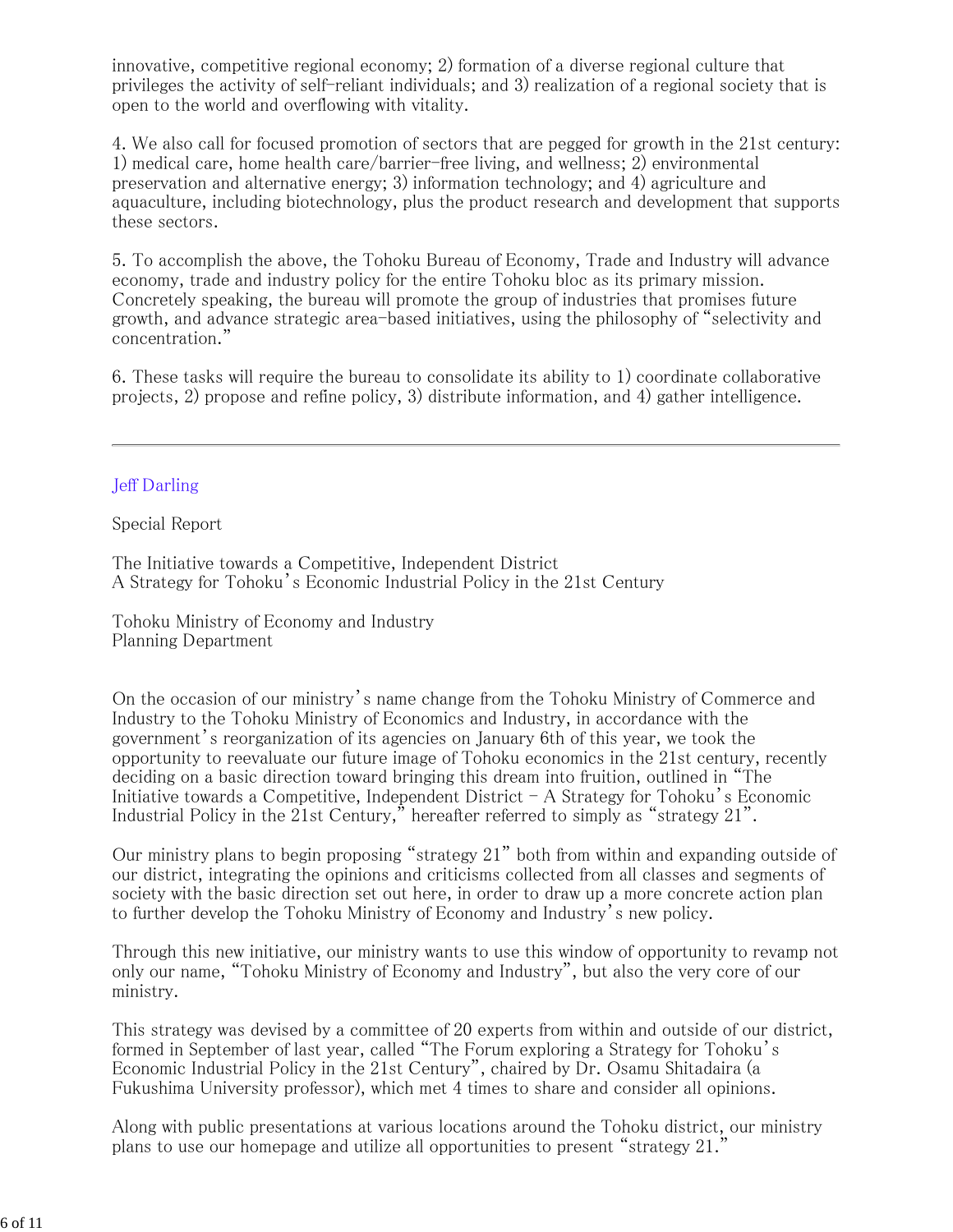#### Outline of strategy 21

1. The Tohoku district has entered uncharted territory, where there is no precedent to follow in solving the problems of the 21st century, including the gradual aging of our society, the progress toward a global economy and the information age, the physical manifestations of our energy and environmental problems, the trend towards the decentralization of power as well as the harsh reality of budgetary constraints.

2. In the midst of these circumstances, Tohoku must set its sights on regional programs aimed at nurturing the wealth of human resources, moving away from the "catch up" model, onto a more proactive model that stresses the development of an independent region.

3. With these concepts as our foundation, we will consider the future vision for the Tohoku's economy, bearing in mind the last quarter century, and take aim at realizing

a. the development competitive, creative regional economies

b. the formation of communities where its individuals are instrumental in developing a variety of projects

c. an energetic, enthusiastic community participating in the global market.

4. We will place emphasis on promoting fields that are expected to grow during the 21st century, such as industries related to

- a. medical treatment, health and welfare
- b. the environment and energy development
- c. information
- d. food (including bio-technologies)

as well as "manufacturing" industries which support these industries.

5. In order to facilitate the growth of these industries, the Tohoku Ministry of Economy and Industry, with an eye to advance the sizable Northeast district's Regional Economic Industry Policy, will focus on creating a region with a wealth of both choice and concentration of industrial enterprises. Specifically, it will realize this goal by cultivating those enterprises with promising futures, and promoting regional strategic projects for these industries.

6. To advance these policies, our ministry will need to strengthen its role in

- a. coordinating and networking the region
- b. establishing specific plans and strategies
- c. disseminating information throughout the region
- d. the accumulation and analysis of information.

#### Yoko Hasegawa

Featured Article

"Development of an Autonomous Region with Competitive Power: Economic and Industrial Policy Guidelines for the Tohoku Region in the 21st Century"

Planning Office, Tohoku Bureau of Economy, Trade and Industry

As a part of Central Government Reform, on January 6, 2001, the Tohoku Bureau of International Trade and Industry has changed its name to the Tohoku Bureau of Economy, Trade and Industry. Taking this opportunity to forecast the economy in Tohoku in the 21st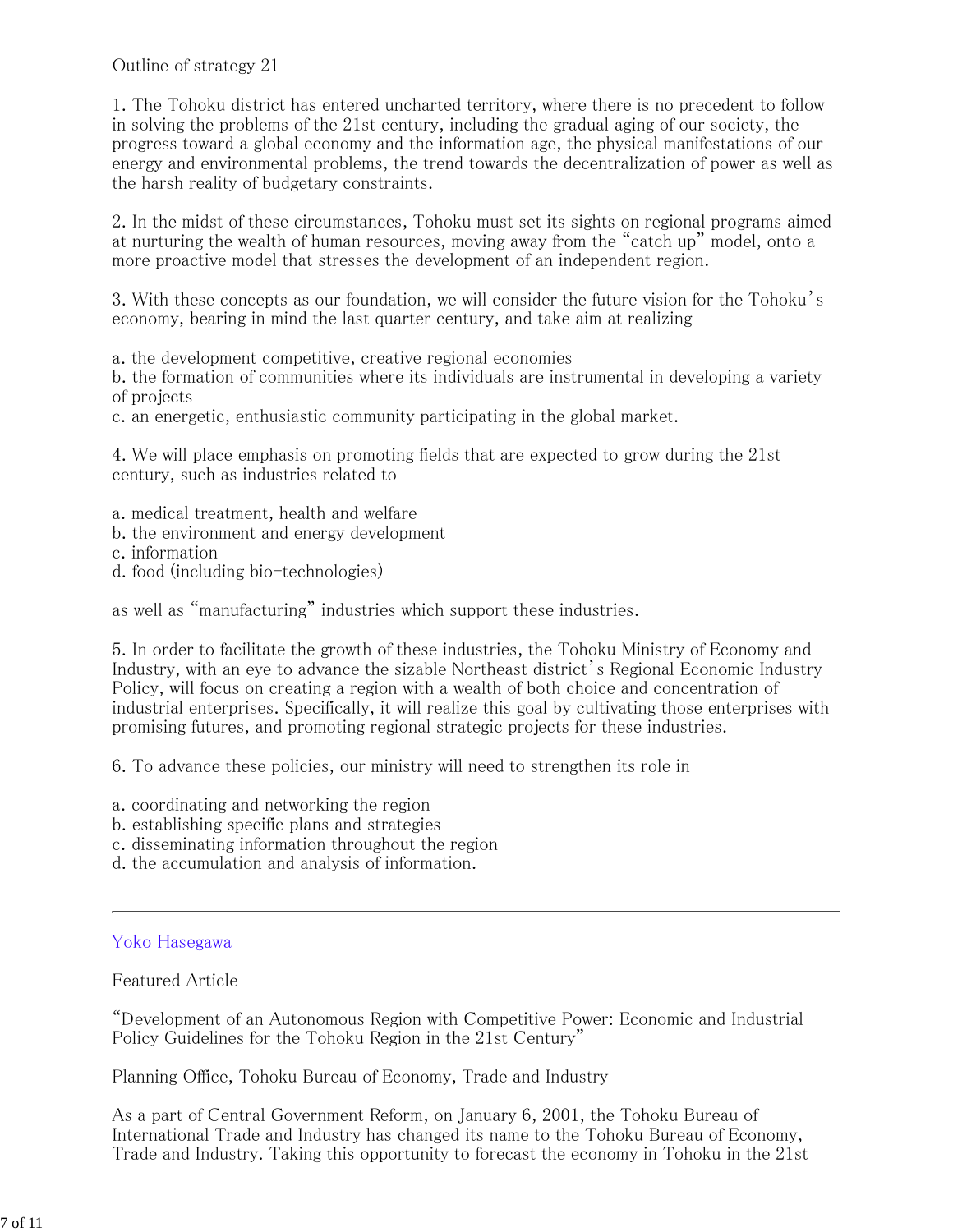Century, we have devised guidelines for regional economic and industrial policies, entitled "Development of an Autonomous Region with Competitive Power: Economic and Industrial Policy Guidelines for the Tohoku Region in the 21st Century" (hereafter, the "Guidelines").

We will promote these Guidelines broadly inside as well as outside our region and gladly accept opinions and constructive criticism from the diverse constituencies of our society. Accordingly, we will formulate more concrete action programs along the direction provided by the Guidelines and institute our own political strategies.

Through these projects, we hope to be reborn as "Tohoku Bureau of Economy, Trade and Industry" in both name and reality.

In order to formulate these Guidelines, twenty intellectuals from within and outside of the Tohoku region were appointed in September 2000 to form an advisory committee (chaired by Professor Isao Shimohirao, Fukushima University) on the creation of Guidelines for the Tohoku region's economic and industrial policies in the 21st Century. Committee members met four times and generated recommendations in diverse areas.

Henceforth, we will publicize the Guidelines as widely as possible by hosting forums at various locations in Tohoku as well as on our homepage, and by other means. The following summarizes the Guidelines.

#### Summary

1. In the 21st century, Tohoku has been experiencing emerging constraints derived from full-fledged societal aging, advancement of a global and information-driven economy, marked increase of environmental and energy problems, decentralization of political power, and a tightening financial situation. No existing model can guide us on how to deal with these issues. We have indeed entered an "era with no navigation chart."

2. Under such circumstances, Tohoku needs to shift its old policy based on the Catch-up the West Model to one that cultivates autonomous expansion. Promotion of competent human resources development and their efficient utilization are also necessary.

3. Equipped with these understandings, we will aim during the first quarter of the 21st Century at (i) building a creative and competitive regional economy, (ii) forming a participatory society of independent individuals, and (iii) attaining a vigorous society ready to make inroads into the global market.

4. Furthermore, we emphasize promotion of the following industries expected to grow in the 21st Century as well as manufacturing industries supporting them: (i) medical, social welfare, health, (ii) environment, energy, (iii) information technology, (iv) foodstuff, including bio-industrial.

5. To this end, the Bureau promotes economic policies broadly applicable to the Tohoku region as a whole, specifically those that foster industrial clusters in promising categories and locally-initiated strategic projects, employing the principle of "selection and concentration."

6. To promote these policies, we also need to fortify our functions of (i) coordination, (ii) planning, (iii) information dissemination, and (iv) data collection and analysis.

#### Camellia Nieh (2nd place)

Feature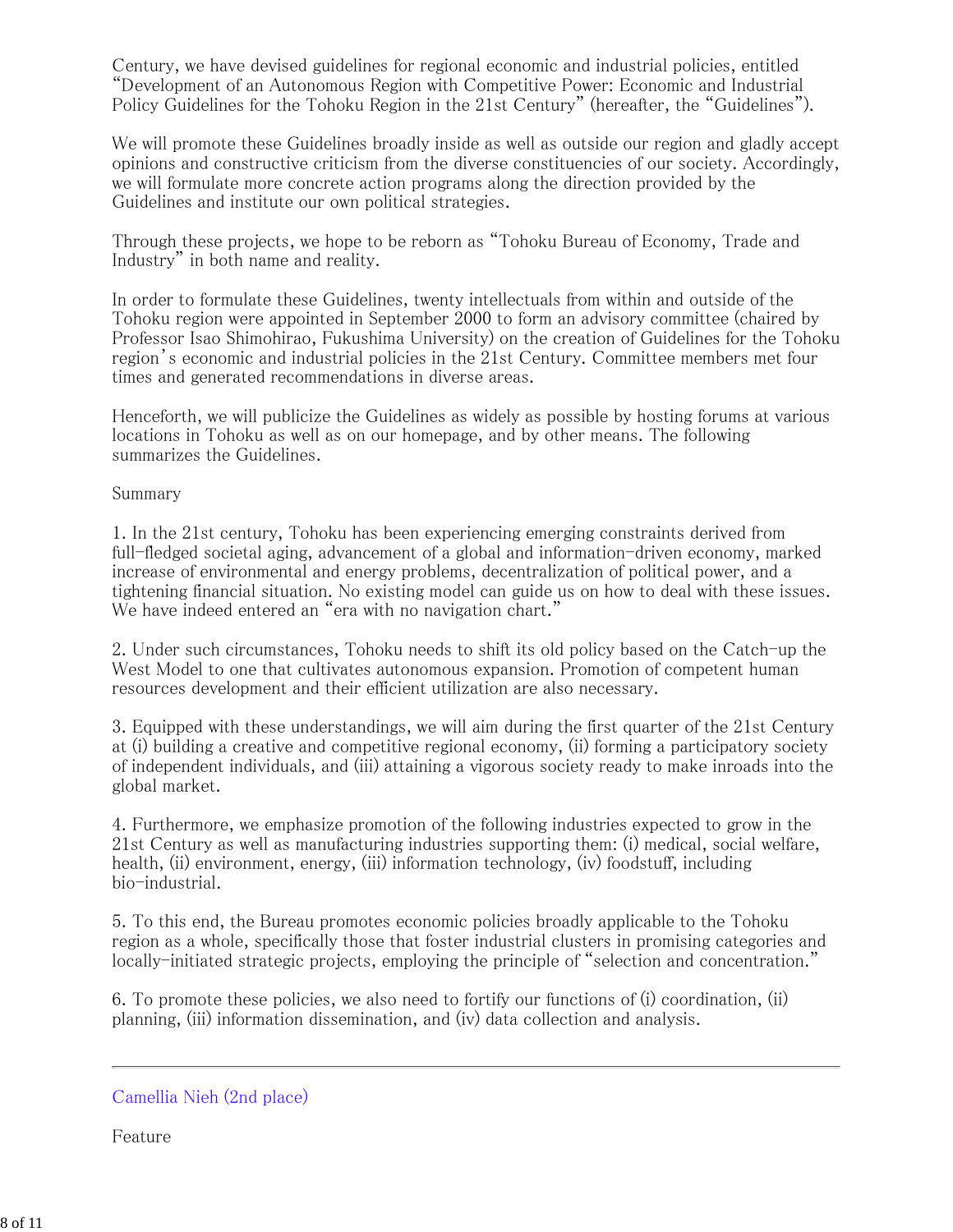#### Creating Competitive Self-Directing Regions Paradigm for 21st Century Tohoku Economic and Industrial Policy

Planning Division, Tohoku Bureau of Economy, Trade, and Industry

In the reorganization of government Bureaus and ministries that took place on January 6th of this year, the Tohoku Bureau of International Trade and Industry became the Tohoku Bureau of Economy, Trade, and Industry. We have taken this opportunity to formulate the recent "Paradigm for 21st Century Tohoku Economic and Industrial Policy: Creating Competitive Self-Directing Regions" (hereinafter referred to as "the Paradigm"), regarding the fundamental direction of regional economic and industrial policy necessary to anticipate and realize the prospects for the Tohoku economy in the 21st century.

The Bureau plans to expose the Paradigm to a wide audience in the Tohoku region and beyond, soliciting opinions and criticism from every sector and stratum of society as we devise a more concrete action program in line with the fundamental principles outlined in the Paradigm. In doing so, we will seek to develop new policies for the Tohoku Bureau of Economy, Trade, and Industry.

In this way, we believe the Tohoku Bureau of Economy, Trade, and Industry will be reborn both in name and in substance.

In formulating the Paradigm, a panel of experts from Tohoku and beyond was established in September of last year. It was called the "Paradigm for the 21st Century Tohoku Region Economic and Industrial Policy Council", and was chaired by Professor Isao Shimohirao of Fukushima University. The group met four times and provided the Bureau with a diverse range of opinions.

The Bureau plans to hold briefings to explain the Paradigm at various locations throughout the Tohoku region. The Paradigm will also be posted on the Bureau's website and through as many other venues as possible. The following is an outline of its content:

#### **Overview**

(1) In the 21st century, the Tohoku region faces the true arrival of the aging society, economic globalization and the information revolution, the emergence of environmental and energyrelated issues, and increased decentralization and fiscal stringency. The new era will be one of uncharted waters, for which we have no problem-solving models.

(2) Within this context, it is imperative for Tohoku to shift from a reactive stance to a self-directed development model, while aspiring to establish communities that foster and utilize a broad base of human capital.

(3) Based on this understanding, Tohoku's goals for the first quarter of the 21st century will include: 1) the building of creative and competitive local economies, 2) the formation of communities that foster broad-based participation by independent individuals, and 3) the realization of dynamic local communities that are connected to global society.

(4) Moreover, emphasis will be placed on encouraging the following anticipated growth industries of the 21st century: 1) medical-, welfare-, and health-related industries, 2) environment- and energy-related industries, 3) information-related industries, and 4) food-related industries (including biotechnology), as well as the manufacturing businesses to support these industries.

(5) In order to achieve these goals, the Tohoku Bureau of Economy, Trade, and Industry will pursue the basic strategy of promoting local economic and industrial policies throughout the broad region of the Tohoku block. Specifically, we will foster the growth of groups of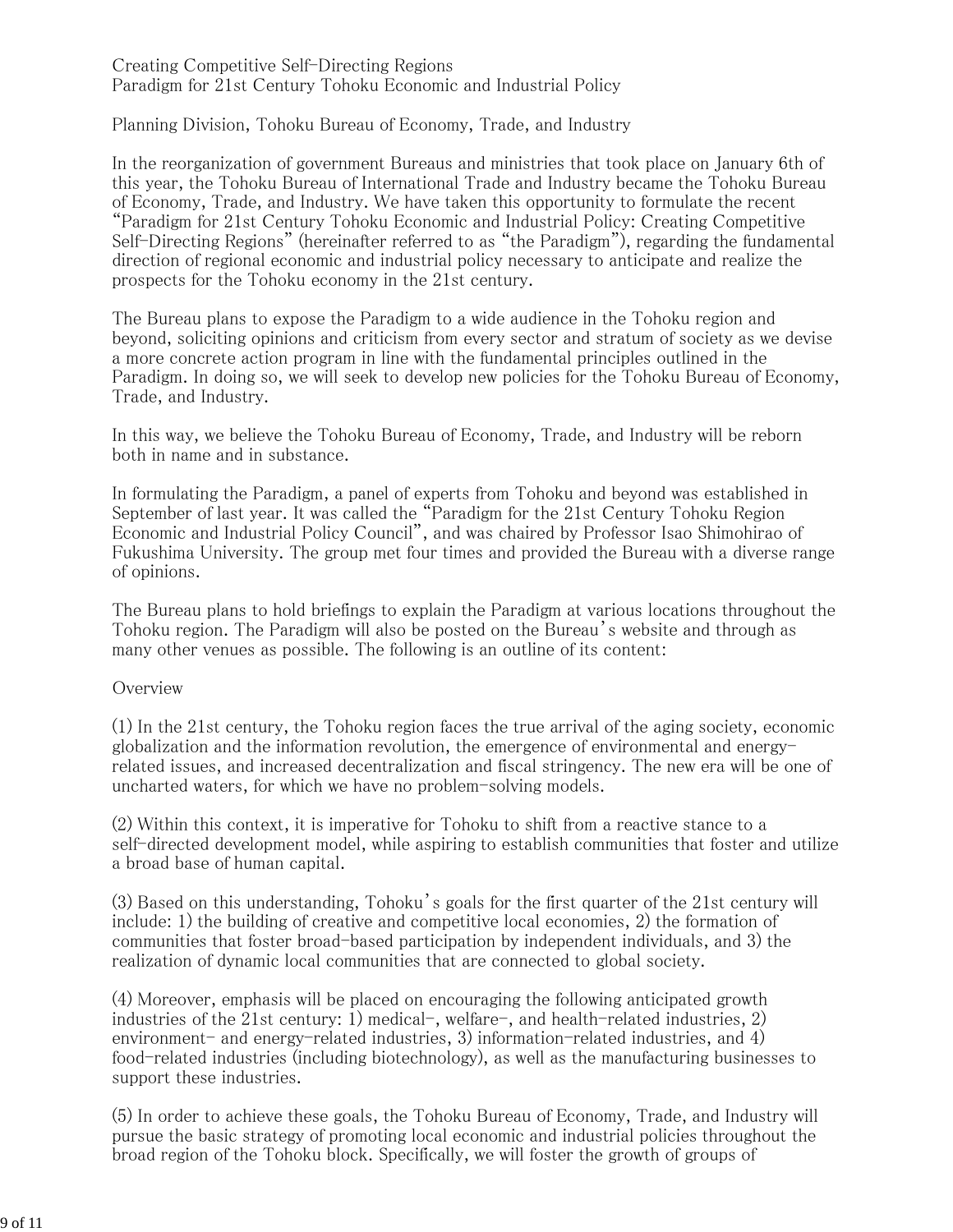businesses in promising fields and encourage locally-initiated strategic projects, under the rubric of "selectivity and concentration".

(6) In order to implement these policies, it will be necessary to strengthen the Bureau's capabilities in the areas of 1) coordination, 2) planning, 3) information dissemination, and 4) information collection and analysis.

Darren Botting (1st place)

Special Report

Toward the Creation of an Autonomous Region with Competitive Power: Shaping the Policy for 21st Century Economy and Industry in Tohoku

Planning Division, Tohoku Bureau of Economy, Trade and Industry

Following the name change from the Tohoku Bureau of International Trade and Industry to the Tohoku Bureau of Economy, Trade and Industry, which was part of the reorganization of the Japanese government ministries and agencies of January 6, 2001, the newly named Bureau has formulated a policy for the 21st century economy and industry in Tohoku. The policy: "Creating an Autonomous Region with Competitive Power: Policy for 21st Century Economy and Industry in Tohoku" looks ahead to a future vision of the 21st century Tohoku economy and outlines the basic directions in which the region's economy and industry need to head in order to achieve that vision.

Under its new title, the Bureau intends to present the policy for broad consideration both within the Tohoku region and outside of the region in order to gather opinions and criticisms from a wide variety of people. The Bureau plans to then develop the new policy by drawing up more definite objectives, such as action programs, in line with the basic directions outlined in this report.

The Bureau sees the development of this policy as a chance to make a fresh start in deed as well as in name as the Tohoku Bureau of Economy, Trade and Industry.

To help develop the policy, the "Committee to Shape Tohoku's Economy and Industry Policy for the 21st Century" was established in September 2000. Comprising twenty experts from both within the Tohoku area and outside of the area and chaired by Fukushima University professor Isao Shimohirao, the committee provided various suggestions for the policy in a total of four meetings.

The Bureau plans to take every opportunity to present this policy through activities such as posting details up on its website and holding explanatory meetings in all areas of Tohoku. The following is an outline of the policy.

#### Outline

(1) In the midst of factors including the full-scale arrival of the aged society, globalization of the economy with advances in information and telecommunications technologies, the stringent fiscal situation and the process of decentralization, and the manifestation of environment and energy problems, 21st century Tohoku is entering an uncharted era for which there is no proven problem solving model.

(2) In view of these circumstances, Tohoku needs to switch from the current catch-up model to a model for autonomous growth and in so doing aim to nurture and utilize its extensive human capital.